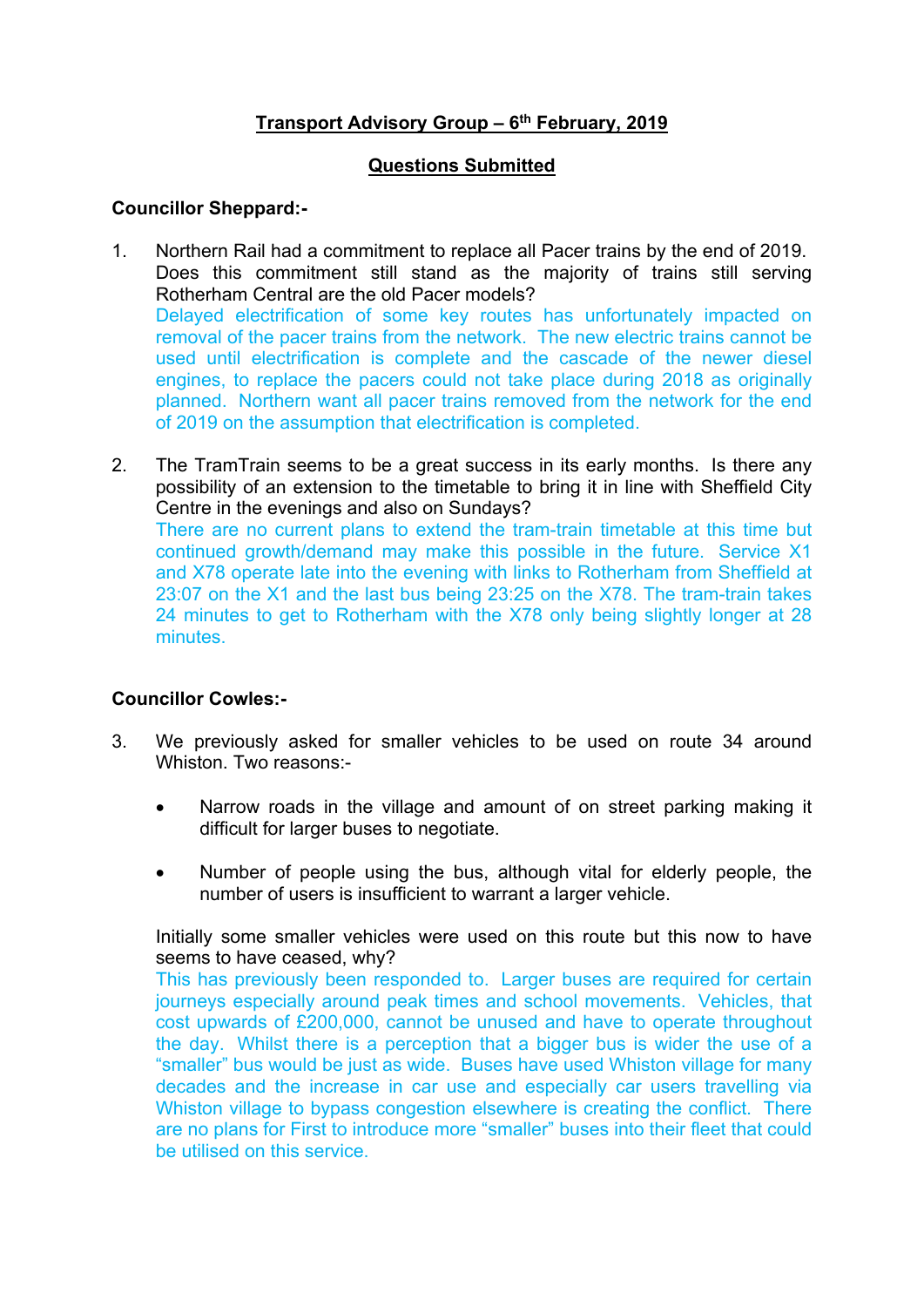4. Received from a resident today who spoke to Michael Nuttsall of Douth Yorkshire Transport. He has confirmed the 208 will be running along Whiston Worrygoose Lane in both directions from 3rd March, 2019.

I hope you will ensure that lowered kerbs will be put in place that are directly opposite each other to ensure elderly and disabled residents can safely cross Whiston Worrygoose Lane near the Greystone Road junction.

I look forward to hearing when these lowered kerbs will be put into place. I hope they will be there in time for the new bus route commencing. This relates to drop kerbs for pedestrians – RMBC to respond.

#### **Councillor Hoddinott:-**

5. When will Councillors get responses to the representations we made during the bus consultation?

Nathan Broadhead has responded to Cllr Hoddinott on all questions raised. SYPTE have no outstanding responses for Cllr Hoddinott. A publicly available webpage is being finalised that will provide some key details of the consultation and reoccurring themes received in the consultation.

6. Why can we pay contactless on trains and buses but not on trams? This is for all trams not just tram-train.

Supertram are currently working with a supplier on a solution that would allow contactless payment and SYPTE hope for this to be available to customers in the summer (2019) . There is currently no "off the shelf" solution that works for tram. It is easy to provide on buses as they already have hardware, power generation and network (phone) connections. The solution used on rail is not suitable for tram conductors for a number of reasons including battery life, charging options and the weight of the equipment.

- 7. Why don't the staff at Rotherham train station desk get any of the Supertram control information, e.g. about delays or cancellations? SYPTE will discuss this with Northern and Supertram to find where there breakdown in communication occurs as information is circulated.
- 8. What is being done to improve the punctuality of the X1?

A piece of work commissioned by SYPTE has recently been completed by RMBC to look at congestion/delay hotspots along the Rotherham-Maltby corridor. There are a number of areas where buses are being delayed and affect punctuality. RMBC have also started work on a scheme at Bramley as delays to buses between Hellaby and Wickersley can be significant. The scheme should increase capacity/traffic flow through the junctions at Morrisons, Bramley and Church Lane so that the X1 can have a more consistent journey time/bus speed. Unfortunately the X1 also has to pass through two major motorway junctions that the local authorities have no control over. As an example recent issues at the M1 junction at Meadowhall saw service X1 taking up to 40 minutes to get around Meadowhall due directly to Highways England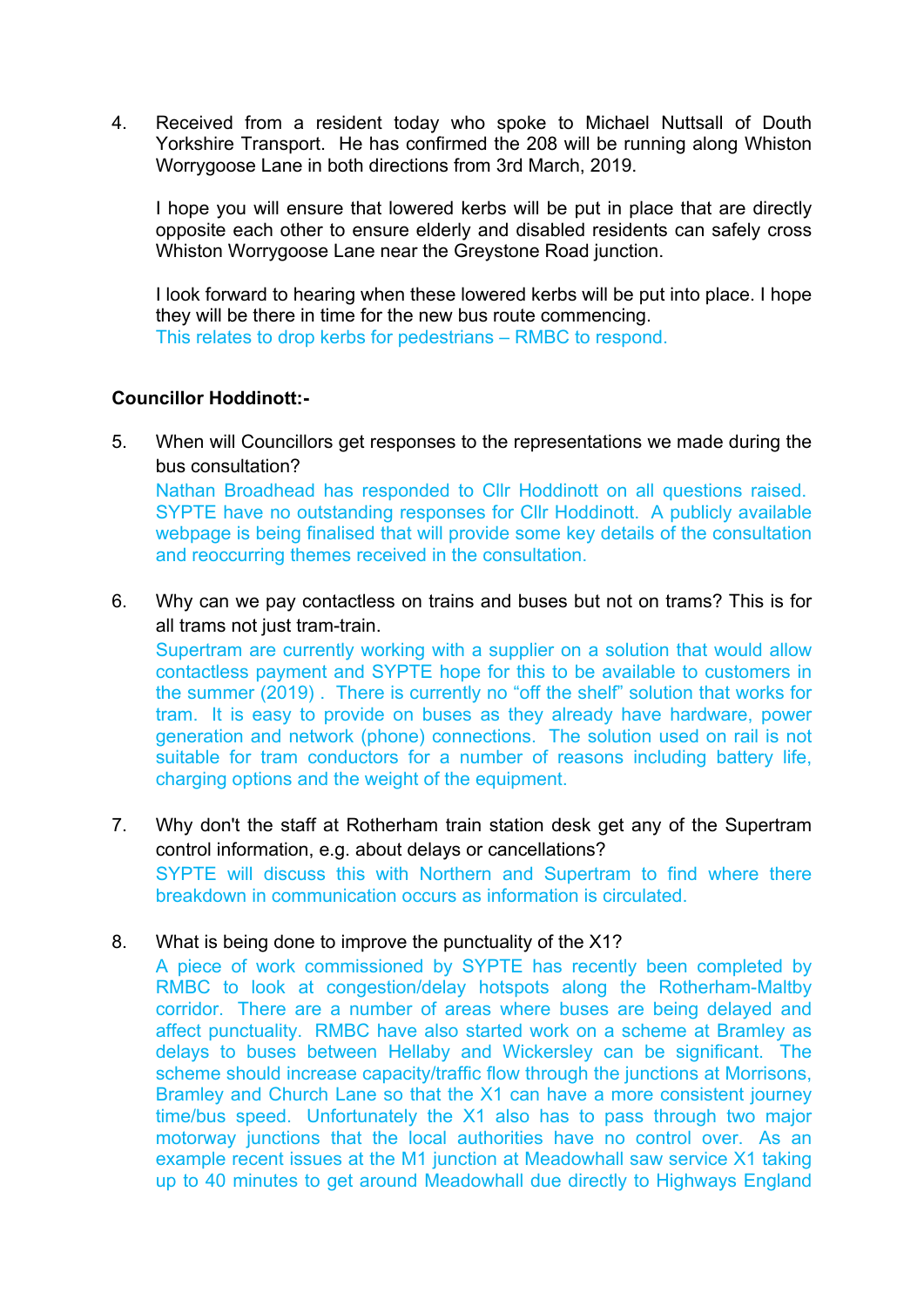not resolving signal problems. This has improved the week beginning 21 January 2019.

### **Councillor McNeely:-**

9. Cortonwood Retail Park as a whole is in Rotherham, however, the roads leading to it are in Barnsley so I appreciate that we don't have any jurisdiction in dealing with persistent tailback situations etc. However, is it not possible to apply for external funding to help us to achieve an entrance from the Rotherham side as this would also help to reiterate to the stores that they are in Rotherham as a lot of them believe they are in Barnsley.

SYPTE and the local bus companies have requested that access (possibly to Meadowgate or similar) is made available as a bus/cycle only link to allow better access to Cortonwood for local bus services/sustainable travel and therefore make bus an attractive alternative for residents wanting to travel to Cortonwood. However we would have concern with an access road being provided for all vehicles as this is likely to generate significant traffic flows and congestion in the local road network that could impact on local bus services. Improvement is required on Dearne Valley Parkway but this highway network is best placed to deliver large volumes of traffic to this popular destination. SYPTE continues to work with RMBC, BMBC and Sheffield City Region on plans to improve access for all users, including cars, to Cortonwood.